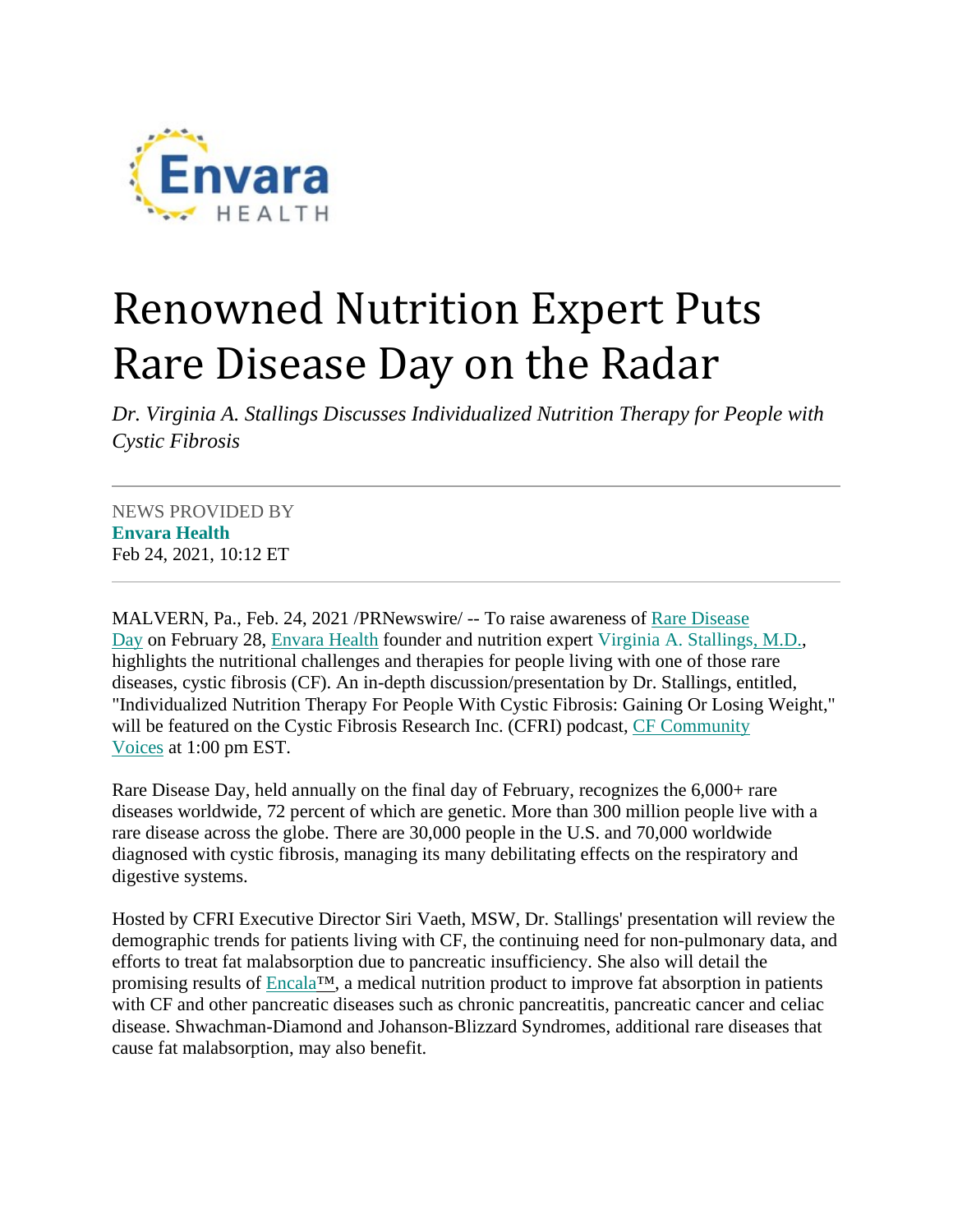"The treatment of fat malabsorption is incomplete in most patients with cystic fibrosis," noted Dr. Stallings. "Yet we know that optimizing nutritional status, growth and body composition improves important clinical outcomes. That's why it's increasingly important to individualize nutrition recommendations in cystic fibrosis care for food intake, enzyme dose and nutrition support."

A board-certified nutrition pediatrician and Professor of Pediatrics at Children's Hospital of Philadelphia (CHOP) and University of Pennsylvania Perelman School of Medicine, Dr. Stallings has worked in nutrition clinical care, training, and research for more than 30 years. She has made numerous research contributions to nutrition-related outcomes in children and adults with chronic illnesses including cystic fibrosis, sickle cell disease and HIV/AIDS. Dr. Stallings designed and led the NIH-funded study that established the nutritional and medical benefits of Encala™ for people with cystic fibrosis.

Links to the podcast will be available on the [CFRI podbean](https://c212.net/c/link/?t=0&l=en&o=3077570-1&h=4014261101&u=https%3A%2F%2Fcfri.podbean.com%2F&a=CFRI+podbean) channel, as well as [Facebook](https://c212.net/c/link/?t=0&l=en&o=3077570-1&h=3490479196&u=https%3A%2F%2Fwww.facebook.com%2Fcfri.org%2F&a=Facebook) and [YouTube.](https://c212.net/c/link/?t=0&l=en&o=3077570-1&h=239600833&u=https%3A%2F%2Fwww.youtube.com%2Fuser%2Fcfri2010%2Fplaylists&a=YouTube)

## **About Envara Health:**

Envara Health is bringing breakthrough science, clinical evidence and meaningful health improvements to the field of nutrition. The company is led by a team of life science and clinical nutrition veterans committed to addressing the widespread problem of malabsorption, and the resulting weight, growth and nutritional deficiencies it causes. Its first product, Encala™, is a medical food that provides a source of needed, healthy calories, including the essential fatty acids, in an easily absorbable structure.

Encala has been tested in multiple clinical studies and has also been shown to improve the absorption of other fat and nutrients from corresponding meals. Envara Health's validated structured lipid platform is enabling the development of a suite of precision nutrient products that will address a broad spectrum of disease states, in both humans and animals. To learn more about Envara Health, visit [https://envarahealth.com.](https://envarahealth.com/) For more information about Encala, visit [www.Encala.com.](https://c212.net/c/link/?t=0&l=en&o=3077570-1&h=3230102574&u=http%3A%2F%2Fwww.encala.com%2F&a=www.Encala.com)

## **About Cystic Fibrosis Research Inc.:**

Cystic Fibrosis Research Inc. is a global resource for the cystic fibrosis community as it pursues a cure through research, education, advocacy, and support. CFRI was incorporated in 1975 by a small group of CF family members whose children were not expected to survive their teen years. These founding members were committed to keeping overhead low so as to raise funds for research. Originally, the founding members were all volunteers, until the first executive director was hired in the early 1980s. Initially focused on research, CFRI responded to the CF community's needs and expanded its programs to include educational and support programs. CFRI grew into a million-dollar agency in 2012 and continues in its efforts to fund research and to provide education, advocacy, and psychosocial programs and services to those with CF, as well as their families and caregivers.